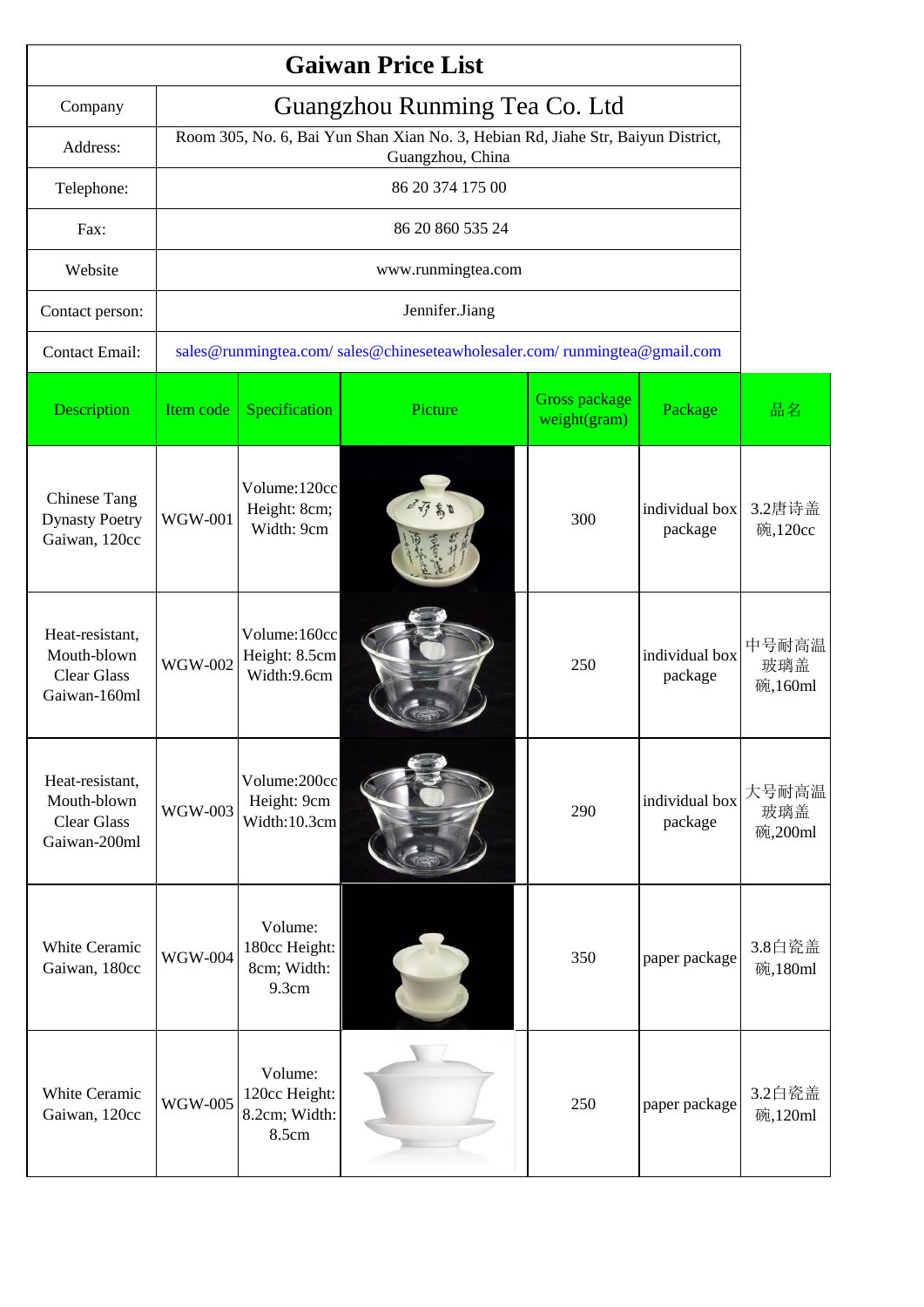| White Ceramic<br>Gaiwan, 100cc                     | WGW-006        | Volume:<br>100cc Height:<br>7cm; Width:<br>8cm              | 250 | paper package                     | 3.0白瓷盖<br>碗,100ml |
|----------------------------------------------------|----------------|-------------------------------------------------------------|-----|-----------------------------------|-------------------|
| Ru Kiln Sky Blue<br>Easy Gaiwan,<br>250cc          | <b>WGW-007</b> | Volume:<br>250cc<br>Height:<br>8.2cm; Width:<br>11.5cm      | 410 | individual box 彷汝窑天青<br>package   | 扎线盖碗              |
| <b>Blue Landscape</b><br>Pu Er Gaiwan-<br>150cc    |                | Volume:<br>150cc Height:<br>WGW-008 9.5cm; Width:<br>10.3cm | 350 | individual box 蓝山水普洱<br>package   | 盖碗                |
| <b>Blue Peony</b><br>Gaiwan-120cc                  | WGW-009        | Volume:<br>120cc<br>Height: 8cm;<br>Width: 9cm              | 300 | individual box<br>package         | 蓝牡丹盖碗             |
| Embossment<br>Dragon Gaiwan,<br>120cc              | <b>WGW-010</b> | Volume:<br>120cc<br>Height: 8 cm;<br>Width: 8.5cm           | 240 | Paper package                     | 白瓷浮雕龙<br>盖碗       |
| Green<br>Crackleware<br>Gaiwan-150cc               | WGW-011        | Volume:<br>150cc<br>Height: 9cm;<br>Width: 8.2cm            | 290 | individual box   绿色冰裂盖<br>package | 碗                 |
| Hand-painted<br><b>Color Peony</b><br>Gaiwan-120cc | WGW-012        | Volume:<br>120cc<br>Height: 8cm;<br>Width: 9cm              | 300 | individual box<br>package         | 多彩牡丹盖<br>碗        |
| <b>Kids Painting</b><br>Gaiwan, 200cc              | <b>WGW-013</b> | Volume:<br>200cc<br>Height: 11cm;<br>Width: 9.5cm           | 340 | individual box<br>package         | 童子大盖碗             |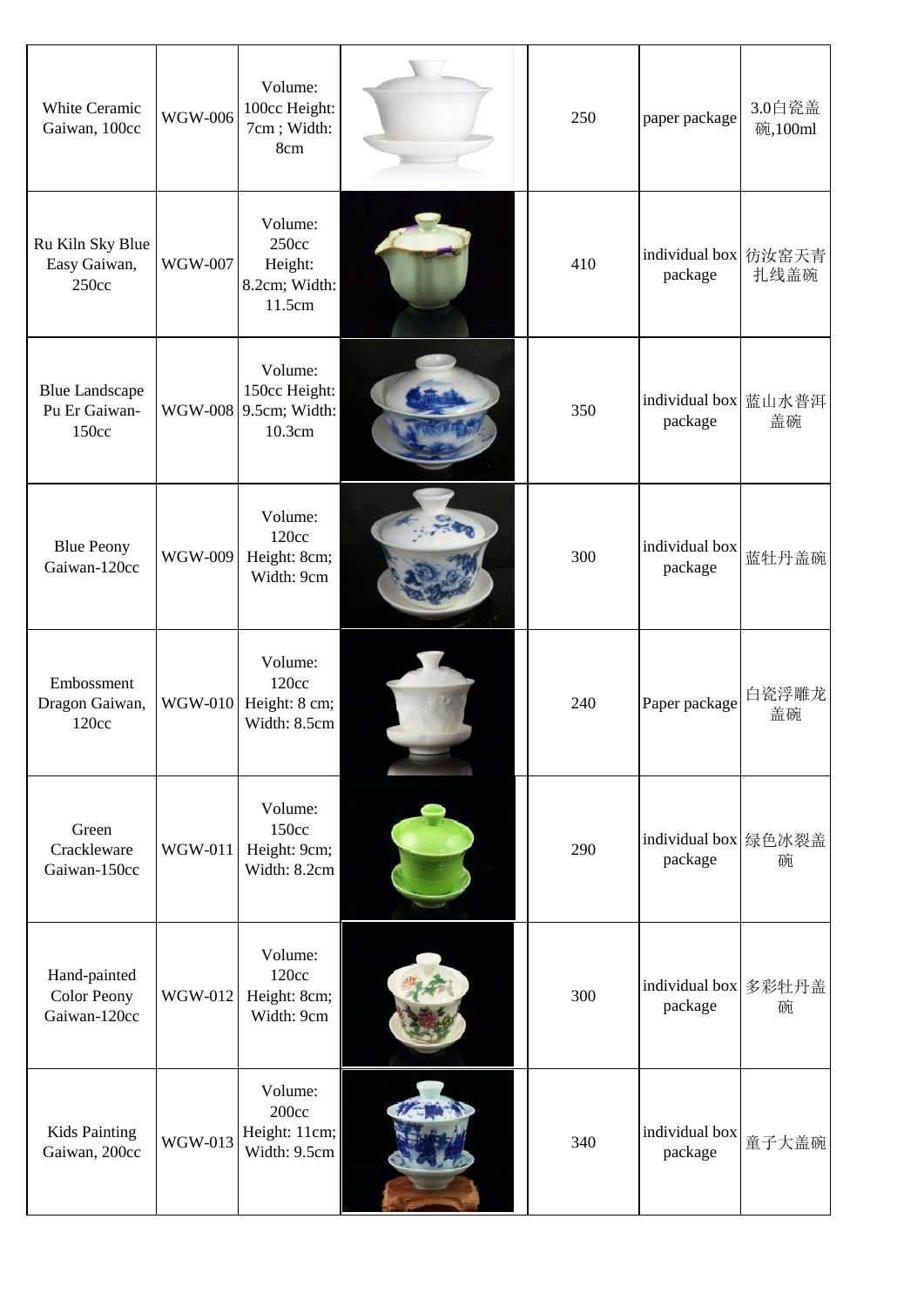| Lotus Gaiwan-for<br>Pu Er Tea, 150cc                                                                            |                | Volume:<br>150cc<br>Height:<br>WGW-014 9.5cm; Width:<br>10.3cm                        | 350 | individually<br>box package | 蓝荷花普洱<br>盖碗 |
|-----------------------------------------------------------------------------------------------------------------|----------------|---------------------------------------------------------------------------------------|-----|-----------------------------|-------------|
| Plum Blossom<br>Gaiwan-for<br>Oolong Tea,<br>120cc                                                              | <b>WGW-015</b> | Volume:<br>120cc<br>Height: 10cm;<br>Width: 8.5cm                                     | 250 | Paper package 蓝梅花盖碗         |             |
| Chinese Red<br>Porcelain Gaiwan,<br>150cc                                                                       | WGW-016        | Volume:<br>150cc<br>Height: 8cm;<br>Width: 9cm                                        | 300 | individual<br>package       | 红中华盖碗       |
| Tang Cao (Tang<br><b>Dynasty Flower</b><br>Design) Gaiwan-<br>150cc                                             | WGW-017        | Volume:<br>150cc<br>Height: 8cm;<br>Width: 9cm                                        | 300 | 10 pcs/box                  | 唐草盖碗        |
| Chrysanthemum<br>Flower Gaiwan,<br>180cc                                                                        | <b>WGW-018</b> | Volume:<br>180cc<br>Height: 11cm;<br>Width: 9.5cm                                     | 350 | individual box<br>package   | 菊花大盖碗       |
| Traditional<br>Dragon & Phenix<br>Gaiwan, 150cc                                                                 | WGW-019        | Volume:<br>150cc<br>Height:<br>9.5cm;<br>Width: 8cm                                   | 280 | 10 pcs/box                  | 龙凤盖碗        |
| Competition<br>Tasting<br>Set(Standard<br>tasting set for<br>green tea, black<br>tea, Pu Er tea,<br>white tea.) | <b>WGW-020</b> | Volume:120m<br>H: 6.5cm<br>1<br>Dia: 6.3cm<br>Bowl H:<br>5.2cm;<br>diameter:<br>8.6cm | 435 | individual box<br>package   | 白瓷审评套<br>组  |
| Ganoderma<br>Lucidum Flower<br>Porcelain Gaiwan,<br>150ml                                                       | <b>WGW-021</b> | Volume:<br>150cc<br>Height:<br>8.5cm; Width:<br>8.6cm                                 | 350 | individual box<br>package   | 灵芝花盖碗       |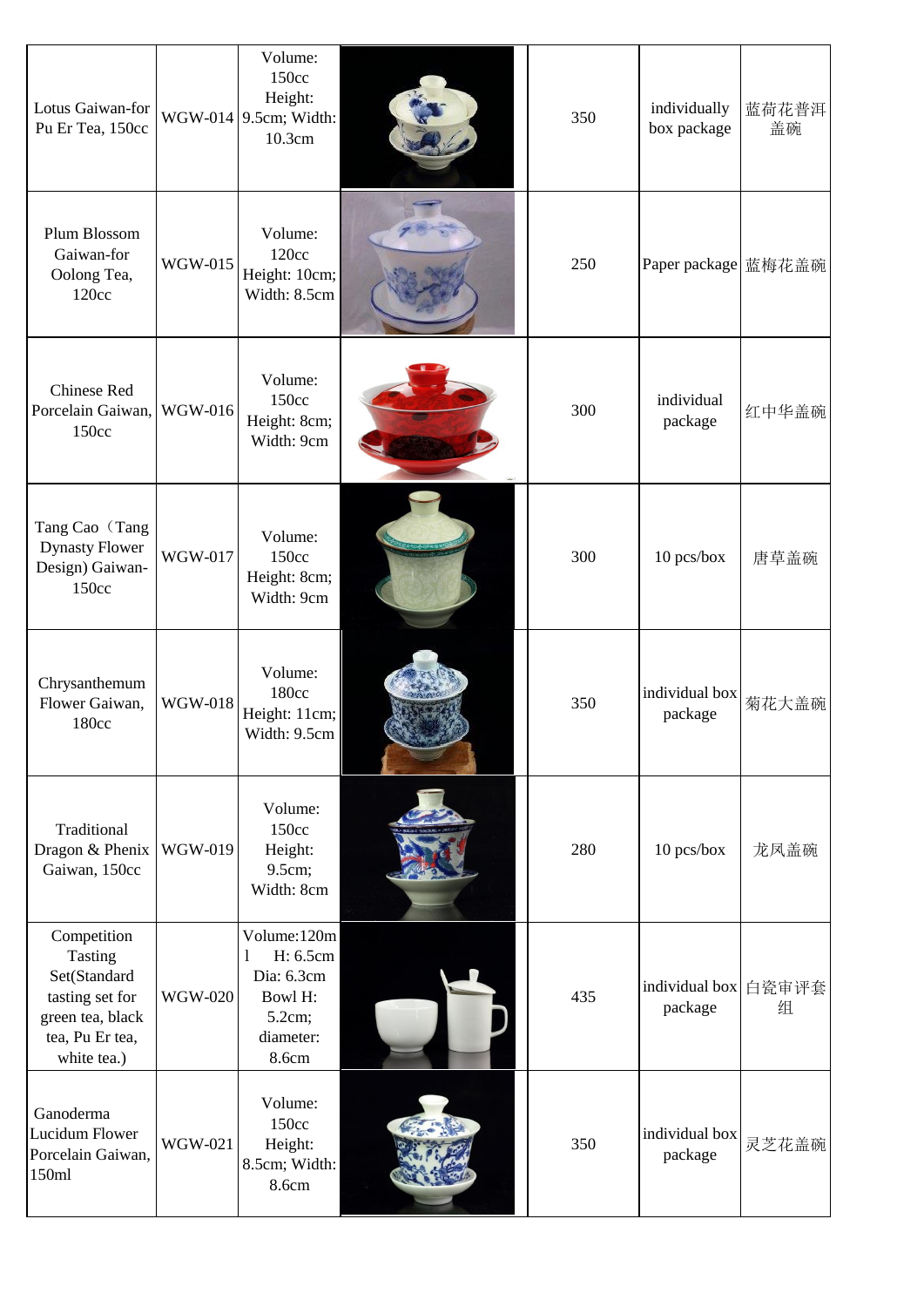| <b>Famille Rose Blue</b><br>& White<br>Porcelain, Big Red WGW-022<br>Flower Gaiwan,<br>180cc/Gaiwan |                | Volume:<br>180cc<br>Height:<br>9.5cm; Width:<br>9cm   | 410 | individual box<br>package       | 红彩花盖碗      |
|-----------------------------------------------------------------------------------------------------|----------------|-------------------------------------------------------|-----|---------------------------------|------------|
| "Orchid Ratan"<br>Painting Blue &<br><b>White Porcelain</b><br>Gaiwan,<br>180cc/gaiwan              | WGW-023        | Volume:<br>180cc<br>Height:<br>9.5cm; Width:<br>9cm   | 300 | individual<br>package           | 兰点星盖碗      |
| "Lucky Vine<br>Flower" Fine<br>Porcelain Big<br>Gaiwan,<br>250cc/gaiwan                             | WGW-026        | Volume:250cc<br>Height:<br>9.9cm; Width:<br>10.5cm    | 430 | individual box<br>package       | 吉祥花大盖<br>碗 |
| "Mandarin Duck"<br>Fine Porcelain Big<br>Gaiwan,<br>250cc/Gaiwan                                    | <b>WGW-027</b> | Volume:250cc<br>Height:<br>9.9cm; Width:<br>10.5cm    | 430 | individual box<br>package       | 吉祥鸟盖碗      |
| "Sowbread<br>Flower" Yellow<br>Glaze Porcelain<br>Gaiwan,<br>180cc/Gaiwan                           | <b>WGW-028</b> | Volume:<br>180cc<br>Height:<br>8.5cm; Width:<br>9.3cm | 380 | individual box 黄兔子花盖<br>package | 碗          |
| <b>Golden Flower</b><br>Porcelain Gaiwan-<br>180cc/Gaiwan                                           | <b>WGW-029</b> | Volume:180cc<br>Height:<br>8.5cm; Width:<br>9.3cm     | 380 | individual box<br>package       | 金花盖碗       |
| "Butterflies<br><b>Lingering Over</b><br>Flowers" Painting<br>Blue & White<br>Gaiwan, 180cc         | <b>WGW-030</b> | Volume:<br>180cc<br>Height:<br>9.5cm; Width:<br>9cm   | 410 | individual box<br>package       | 蝶恋花盖碗      |
| Zisha Red Color<br>Gaiwan,<br>120ml/Gaiwan                                                          | <b>WGW-031</b> | Volume:120cc<br>Height:6cm<br>Width:8.5cm             | 350 | individual box 红泥紫砂盖<br>package | 碗          |